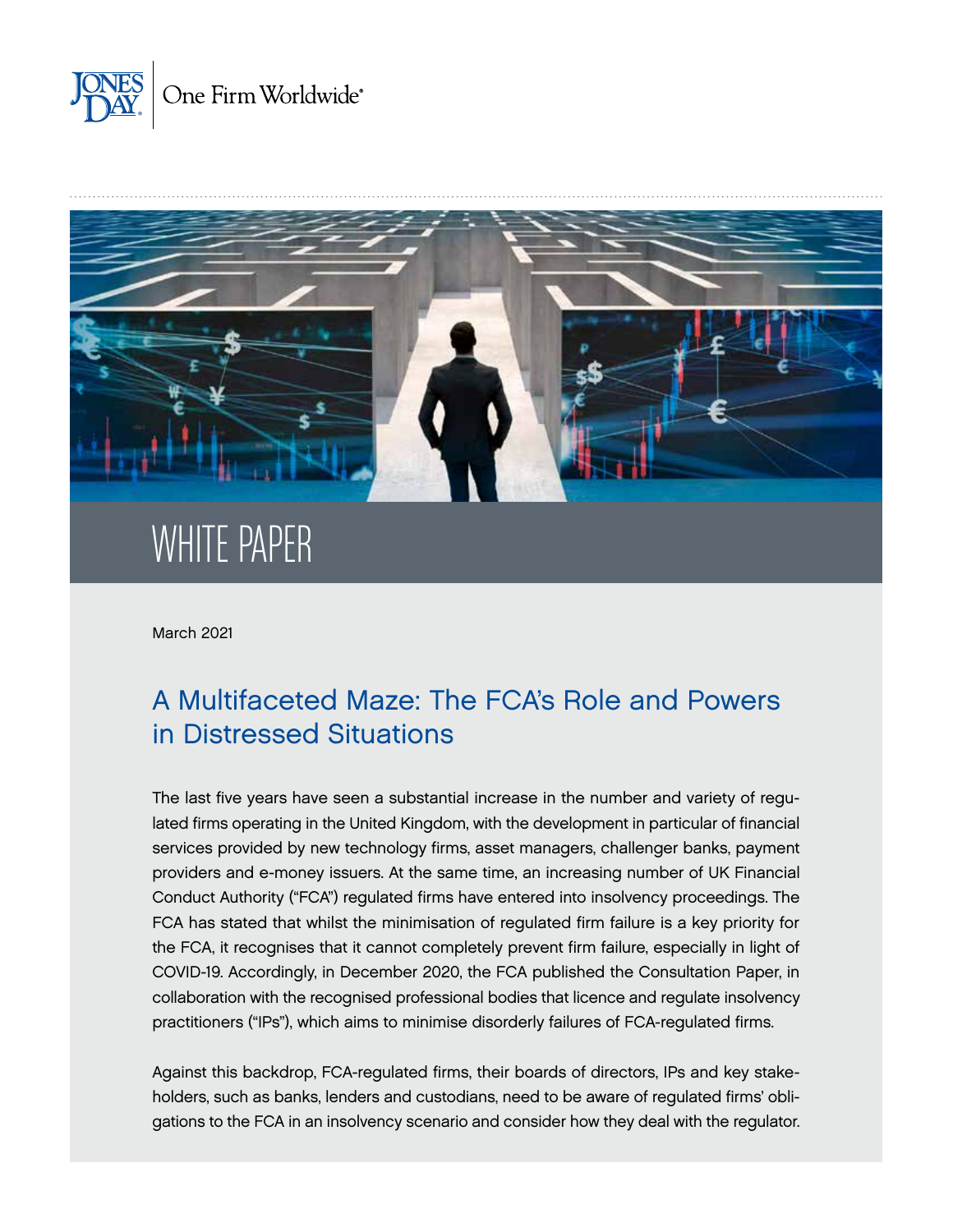#### **INTRODUCTION**

Under the Financial Services and Markets Act 2000 ("FSMA"), the UK Financial Conduct Authority ("FCA") has specific statutory rights and powers in relation to the insolvency of FCAregulated firms.<sup>1</sup> However, insolvency may also trigger the FCA to invoke its general regulatory powers, to ensure that regulated firms comply with the broad range of regulatory obligations and conditions for authorisation.

In an insolvency scenario, the FCA may exercise a broad range of powers under FSMA in order to meet its operational objectives, particularly consumer protection. Guidance provided in the FCA Handbook highlights the importance that the FCA places on the safeguarding of consumers' assets when considering its involvement in insolvency proceedings.

In the event of financial distress, regulated firms and their key stakeholders, including lenders, need to carefully consider the FCA's potential multifaceted approach in an insolvency scenario in order to anticipate in advance how the powers of the FCA could be exercised in the event of insolvency proceedings. Strategic planning and early engagement with the FCA is beneficial for all stakeholders, particularly in light of the impact of COVID-19. In December 2020, the FCA published Guidance Consultation 20/5 ("Consultation Paper"). The Consultation Paper contains guidance as to the issues IPs should consider when advising regulated companies in financial distress and during any subsequent insolvency proceeding. Whilst the guidance remains subject to consultation, it provides useful guidance for IPs with the objective of minimising disorderly failures that cause serious harm to consumers.

### OVERVIEW OF THE FCA'S INSOLVENCY POWERS

Regulated firms have a duty to inform the FCA immediately on the occurrence of a number of insolvency events, such as:

- The presentation of a petition for the winding up of the firm;<sup>2</sup>
- Any proposal to enter into an arrangement with one or more of the firm's creditors, most commonly by way of a company voluntary arrangement ("CVA") or scheme of arrangement;<sup>3</sup> and

The appointment of an administrator, trustee in bankruptcy or receiver to the firm.<sup>4</sup> The FCA's prior consent is required for director led administrator appointments,<sup>5</sup> otherwise the administrators' appointment is nullified and a Court application is required to validate it retrospectively.<sup>6</sup> However, prior FCA consent is not required in the context of qualifying floating chargeholder (QFCH) led appointments.7

The Corporate Insolvency and Governance Act 2020 ("CIGA"), which came into force on 25 June 2020, has introduced a number of new procedures for companies in financial difficulty some temporary as a result of the COVID-19 pandemic, while others create permanent additions to the UK's restructuring toolbox, namely the new standalone moratorium and restructuring plan processes (the latter being based on the existing scheme of arrangement procedure). However, the new CIGA provisions have limited application to certain types of regulated firms and build in various FCA protections and safeguards. The key proposals relevant to FCA-regulated firms are two-fold:

- 1. The provisions relating to the (i) new company moratorium procedure, (ii) suspension of termination rights in supplier contracts and (iii) temporary suspension of director liability for wrongful trading are not available to certain types of regulated firms, including banks, investment firms, insurers, and payments and e-money institutions; and
- 2. Where an FCA-regulated firm is able to use the new company moratorium or opts instead for the new restructuring plan procedure, the FCA is entitled to the same information and challenge rights as the company's creditors (in much the same way as it is in an administration process). The FCA (i) must also consent to the new moratorium process prior to implementation and (ii) has the right to appear at the two Court hearings when the new restructuring plan is considered and approved.

As any insolvency proceedings progress, the FCA has recourse to much the same rights as a company's creditors. For example, where a person has presented a winding up petition against an FCA-regulated firm or appointed representative, the FCA is:

• Entitled to be heard at the hearing of the petition and subsequent statutory hearings;<sup>8</sup>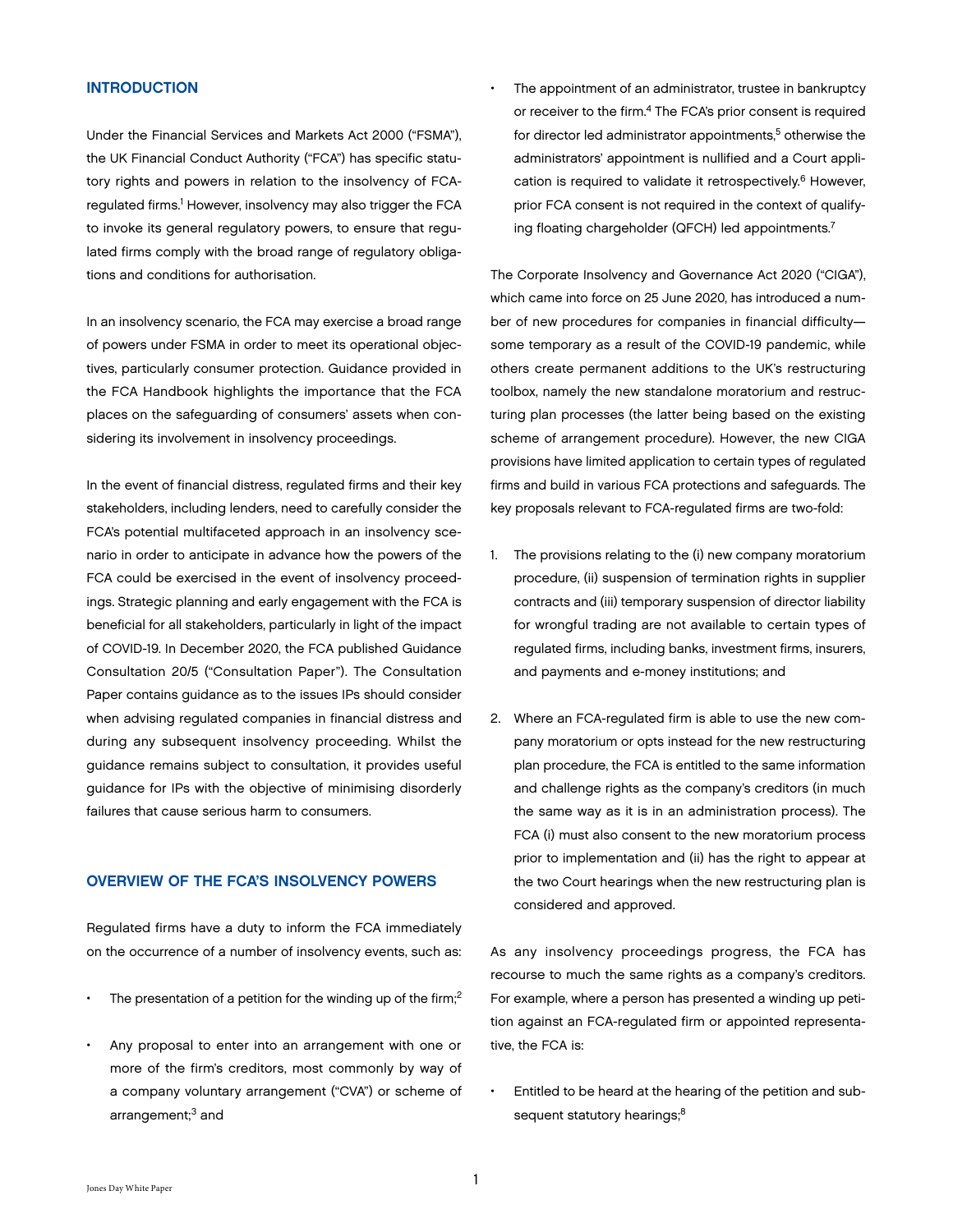- Required to be sent any notice or other document to be sent to any creditor of the company;<sup>9</sup> and
- Entitled to attend and participate at creditors' meetings.<sup>10</sup>

The FCA also has the power to:

- Participate in proceedings related to CVAs (and individual voluntary arrangements in the context of individuals) and certain administration applications under the Insolvency Act 1986<sup>11</sup>; and
- Petition the court for the compulsory winding up of regulated firms and unregulated firms that are carrying on regulated activities without authorisation. However, it should be noted that such measures are rare in practice, and the FCA will consider whether other powers under FSMA would be better placed to achieve the same or more advantageous results.

#### GUIDANCE ON THE USE OF THE FCA'S POWERS

The FCA Handbook provides guidance as to when the FCA will use its general powers under FSMA. The FCA's primary concern is achieving its objectives, including its operational objectives of protecting consumers, enhancing the integrity of the UK financial system and promoting effective competition.

In its pursuit of the above, the FCA will consider factors including:

- The extent of claims by consumers;
- The extent to which consumer assets are held by the regulated firm;
- Whether the regulated firm's creditors include shareholders, directors or other people involved in the management or ownership of the firm; and
- The complexity or specialisation of the regulated firm.<sup>12</sup>

#### THE CONSULTATION PAPER—FCA GUIDANCE FOR IPS

Given the increased number of FCA regulated firms entering into insolvency proceeding, in December 2020, the FCA

published the Consultation Paper. The Consultation Paper sets out draft guidance for IPs when working with distressed and insolvent FCA regulated companies with the objective of helping to achieve "a better outcome for consumers and market participants following a failure of a regulated firm".

The guidance set out in the Consultation Paper emphasises the importance of earlier engagement with the FCA in relation to any distressed situation. Additionally, the FCA has stated that it expects regular updates from IPs for pre-agreed periods in respect of a number of factors including: client communications, client contacts, progress in reconciling and distributing client money, and possible sale of clients books.13 In particular, the FCA has highlighted the need for a clear and detailed client communication strategy that considers practical issues such as language of communication and the need to share drafts of the communication with the FCA prior to the communications being sent to clients. The guidance, whilst still subject to consultation, provides a useful checklist for any IP when undertaking an initial assessment of an FCA-regulated firm.

Beyond administration and other insolvency processes, the Consultation Paper discusses the use of schemes of arrangement, CVAs and the new restructuring plan. As discussed above, the legislation provides the FCA rights of representation at court and creditor meetings. However, the FCA continues to emphasise that it also expects to be notified of plans in good time and that it should receive regular reporting on the progress of such procedures.

#### IMPACT OF COVID-19 ON REGULATED FIRMS

As part of its COVID-19 response, the FCA also has issued wide-ranging guidance to firms to support customers who are themselves struggling financially, for example, by offering payment deferrals. Clearly, complying with this guidance has a financial impact on regulated firms themselves. However, "this does not affect [the FCA's] expectation that consumers should be offered appropriate support in accordance with [FCA] rules and guidance where necessary".14

It is certainly possible to imagine a scenario where a regulated firm is forced to enter an insolvency process as a result of complying with the FCA's guidance-based (rather than rulesbased) COVID-19 response, and may seek to challenge or diverge from the FCA's approach. In the meantime, the FCA has simply advised as follows: "Where firms, including those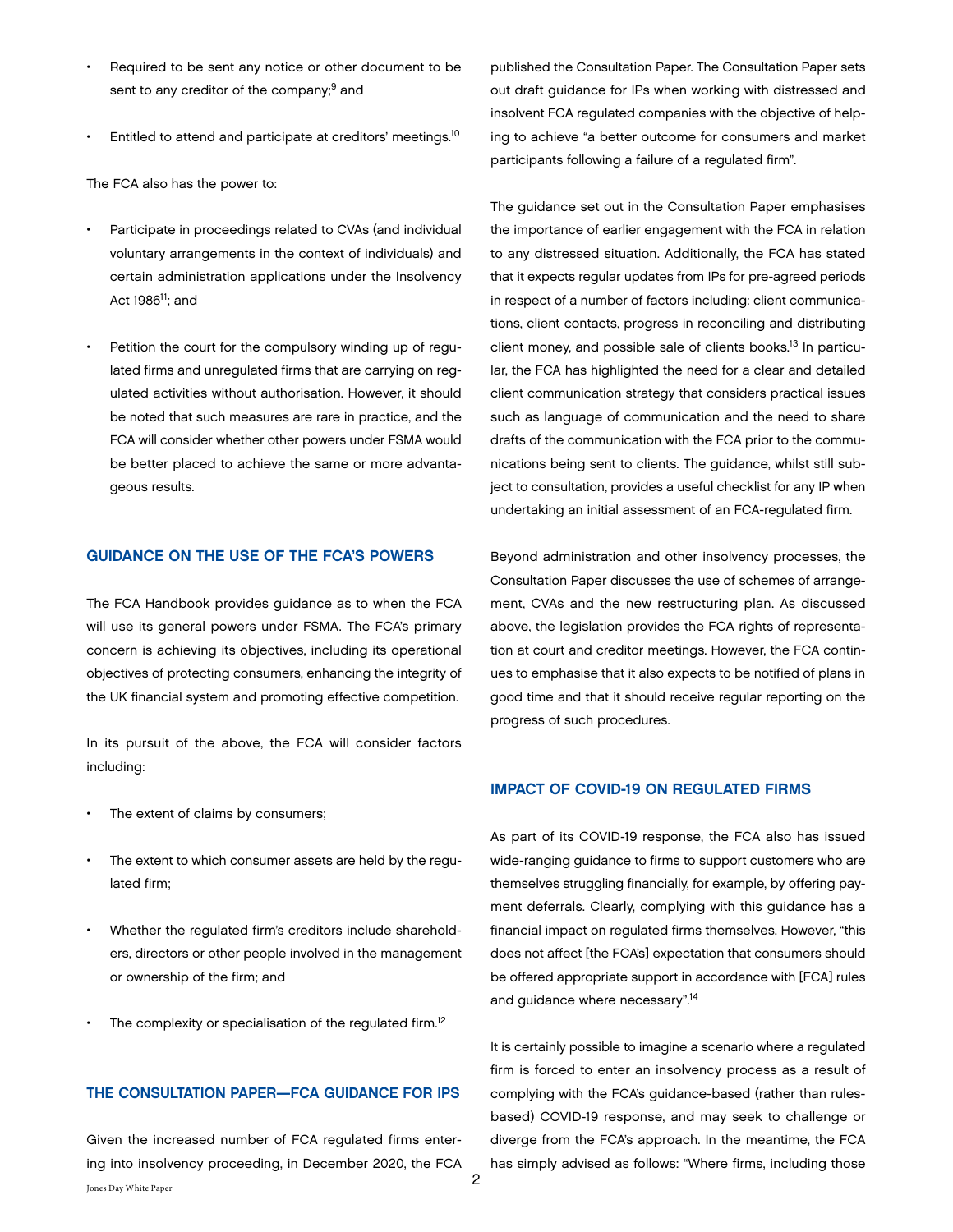subject to insolvency procedures, are concerned about the impact of providing payment deferrals or other forbearance in accordance with this guidance, they should contact us at the earliest opportunity."<sup>15</sup>

## WIDER FCA INVOLVEMENT—PRACTICAL **CONSIDERATIONS**

In the Consultation Paper, the FCA emphasises the significance of the Insolvency Code of Ethics, when an IP considers whether they have or can acquire the requisite knowledge of FCA-regulated firms. From the outset of an authorised firm entering insolvency proceedings, IPs need to ensure they have the knowledge to determine which FCA rules apply to that firm. This will help to identify potential areas of focus for the FCA. For example, a firm that holds client money can expect the FCA to request full client money reconciliations at the outset and on a periodic (even daily) basis.

Where the FCA is looking at a potentially-distressed fund manager, it will focus on any redemptions from (and the continuity liquidity of) relevant funds under management. In some cases, the FCA may conclude that the safest course of action is to suspend any dealings in the relevant funds for a period of time. This will also influence which FCA departments and teams will likely be involved: Resolution will be involved in all cases, but teams such as CASS (client money and assets), the General Counsel's division (the FCA's internal legal department) and specialists covering Retail Funds, Consumer Credit and Wholesale Markets may also need to be involved. This can mean firms and IPs have a large number of FCA stakeholders to engage with, each of which can have different priorities.

In the context of an administration, where the administrators propose to continue operating the regulated business (for example, with a view to a sale after an accelerated marketing process), they should bear in mind that the FCA can use its general powers to require the firm to cease carrying on some or all of its regulated activities, including when the FCA identifies significant risk to customers or clients. In the context of an e-money issuer, this could lead to all customer accounts and transactions being frozen. This won't just cause headaches for customers, it will be value destructive for the underlying business and could potentially frustrate the purpose of the administration by either putting potential bidders off

entirely or prompting them to lower their offers, meaning lower likely returns to creditors and a potential wind-down of the business instead.

As a priority during the appointment process, IPs should be pushing the board of directors/management team to identify any issues or "red flags" previously raised by the FCA prior to the insolvency filing, so that any such concerns or queries can be prioritised and addressed as soon as possible post-appointment.

It is also important to note that the FCA is likely to take an equally keen interest in any unregulated business carried on by the firm, even business that occurs outside the United Kingdom. This is to ensure that the impact of any unregulated or overseas business (which might be continuing during the UK insolvency process) is clearly understood. The FCA will pay particular attention to ensuring (to the extent possible) that there is no potential for UK customers to be disadvantaged in any way and will expect to be kept informed on customer updates and responses to customer complaints (made via the business website and social media platforms).

#### IMPACT ON THIRD PARTIES

The insolvency of a regulated firm has the potential to impact connected persons who must also consider their duties owed to the FCA. This will be a primary concern for other regulated firms that perform services for or on behalf of the company entering insolvency, such as banks, custodians, administrators and brokers. For example, in the context of an e-money issuer, the bank operating the underlying customer accounts may be obliged to freeze all operations as a result of the firm's insolvency.

In these circumstances, the connected firms must consider their own obligations to the FCA. They must be prepared to provide the FCA with necessary information and comply with any orders made in relation to the insolvency proceedings. Often the reactions of connected firms will be outside the control of the insolvent firm and its IPs. However, insofar as possible and appropriate, the firm in the insolvency proceeding should assist connected persons in achieving compliance (e.g., through timely notification of the insolvency). Whilst this adds another feature to the multifaceted FCA insolvency maze, a joined-up approach can navigate to a swift and successful outcome.